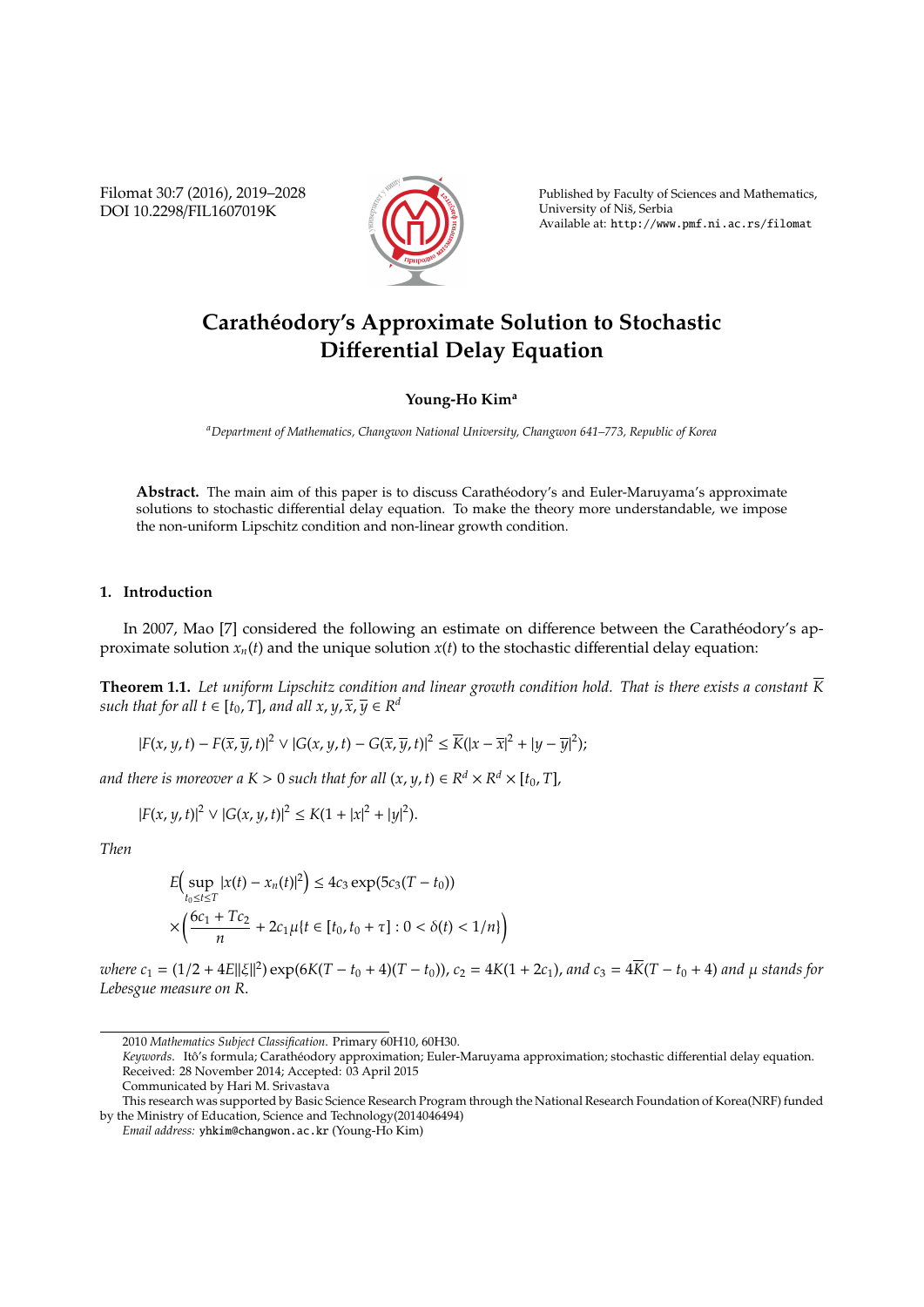For results related to the stochastic differential delay equation, see [2]-[4], [6]-[10], [12], [13], and references therein for details.

In the recent paper [9], by employing non-Lipschitz condition and non-linear growth condition, Ren and Xia established the following results for *d*-dimensional stochastic functional differential equation.

**Theorem 1.2.** *Assume that there exists a constant K and a concave function* κ *such that (i)* (non-Lipschitz condition) For any  $\varphi$ ,  $\psi \in BC((-\infty, 0]; R^d)$  and  $t \in [t_0, T]$ , it follows that

 $|f(\varphi, t) - f(\psi, t)|^2 \vee |g(\varphi, t) - g(\psi, t)|^2 \le \kappa (||\varphi - \psi||^2),$ 

*where*  $\kappa(\cdot)$  *is a concave nondecreasing function from*  $\mathbb{R}_+$  *to*  $\mathbb{R}_+$  *such that*  $\kappa(0) = 0, \kappa(u) > 0$  *for*  $u > 0$  *and*  $\int_{0+} du/\kappa(u) = \infty.$ 

(*ii*) (non-linear growth condition)  $f(0, t)$ ,  $g(0, t) \in L^2$  and for all  $t \in [t_0, T]$ , it follows that s

 $|f(0, t)|^2 \vee |g(0, t)|^2 \leq K$ ,

*where K* > 0 *is a constant. Then, there exist a unique solution to the equation*

 $dx(t) = f(x_t, t)dt + g(x_t, t)dB(t)$  *on*  $t_0 \le t \le T$ ,

*with initial data.*

For various related results, see [1], [5], [7], [11], and references therein for details.

Motivated by above results, we establish in this paper more estimate on difference between the approximate solutions and the unique solution to stochastic differential delay equation that can be obtained from non-uniform Lipschitz condition and non-linear growth condition. When we try to carry over this procedure to the this delay equation, we used Carathéodory and Euler-Maruyama approximation procedure.

## **2. Preliminary**

Let  $(\Omega, \mathcal{F}, P)$ , throughout this paper unless otherwise specified, be a complete probability space with a filtration  $\{\mathcal{F}_t\}_{t\geq t_0}$  satisfying the usual conditions (i.e. it is right continuous and  $\mathcal{F}_{t_0}$  contains all P-null sets). Let  $|\cdot|$  denote Euclidean norm in  $R^n$ . If *A* is a vector or a matrix, its transpose is denoted by  $A^T$ ; if *A* is a matrix, its trace norm is represented by  $|A| = \sqrt{\text{trace}(A^TA)}$ . Assume that  $B(t)$  is an *m*-dimensional Brownian motion defined on complete probability space, that is  $B(t) = (B_1(t), B_2(t), ..., B_m(t))^T$ .

Let  $BC((-\infty, 0]; R^d)$  denote the family of bounded continuous  $R^d$ -valued functions  $\varphi$  defined on  $(-\infty, 0]$ with norm  $\|\varphi\| = \sup_{-\infty \leq \theta \leq 0} |\varphi|$ . Let  $\mathcal{M}^2((-\infty, 0]; R^d)$  denote the family of  $\mathcal{F}_{t_0}$ -measurable,  $R^d$ -valued process  $\varphi(t) = \varphi(t, \omega), t \in (-\infty, 0]$  such that  $E \int_{\infty}^{0} |\varphi(t)|^2 dt < \infty$ .

In [9], considered following *d*-dimensional stochastic functional differential equations

$$
dx(t) = f(x_t, t)dt + g(x_t, t)dB(t) \quad on \ t_0 \le t \le T,
$$
\n
$$
(1)
$$

where  $x_t = \{x(t + \theta) : -\infty < \theta \le 0\}$  can be regarded as a  $BC((-\infty, 0]; R^d)$ -value stochastic process, where *f* : *BC*((−∞, 0]; *R<sup>d</sup>*) × [*t*<sub>0</sub>, *T*] → *R<sup>d</sup>* and *g* : *BC*((−∞, 0]; *R<sup>d</sup>*) × [*t*<sub>0</sub>, *T*] → *R<sup>d×<i>m*</sup> be Borel measurable. Moreover, the initial value is followed:

$$
x_{t_0} = \xi = \{\xi(\theta) : -\infty \le \theta \le 0\} \text{ is an } \mathcal{F}_{t_0} - \text{measurable}
$$
  
BC([ $-\infty$ , 0]; R<sup>d</sup>) – value random variable such that  $\xi \in \mathcal{M}^2((-\infty, 0]; R^d)$ . (2)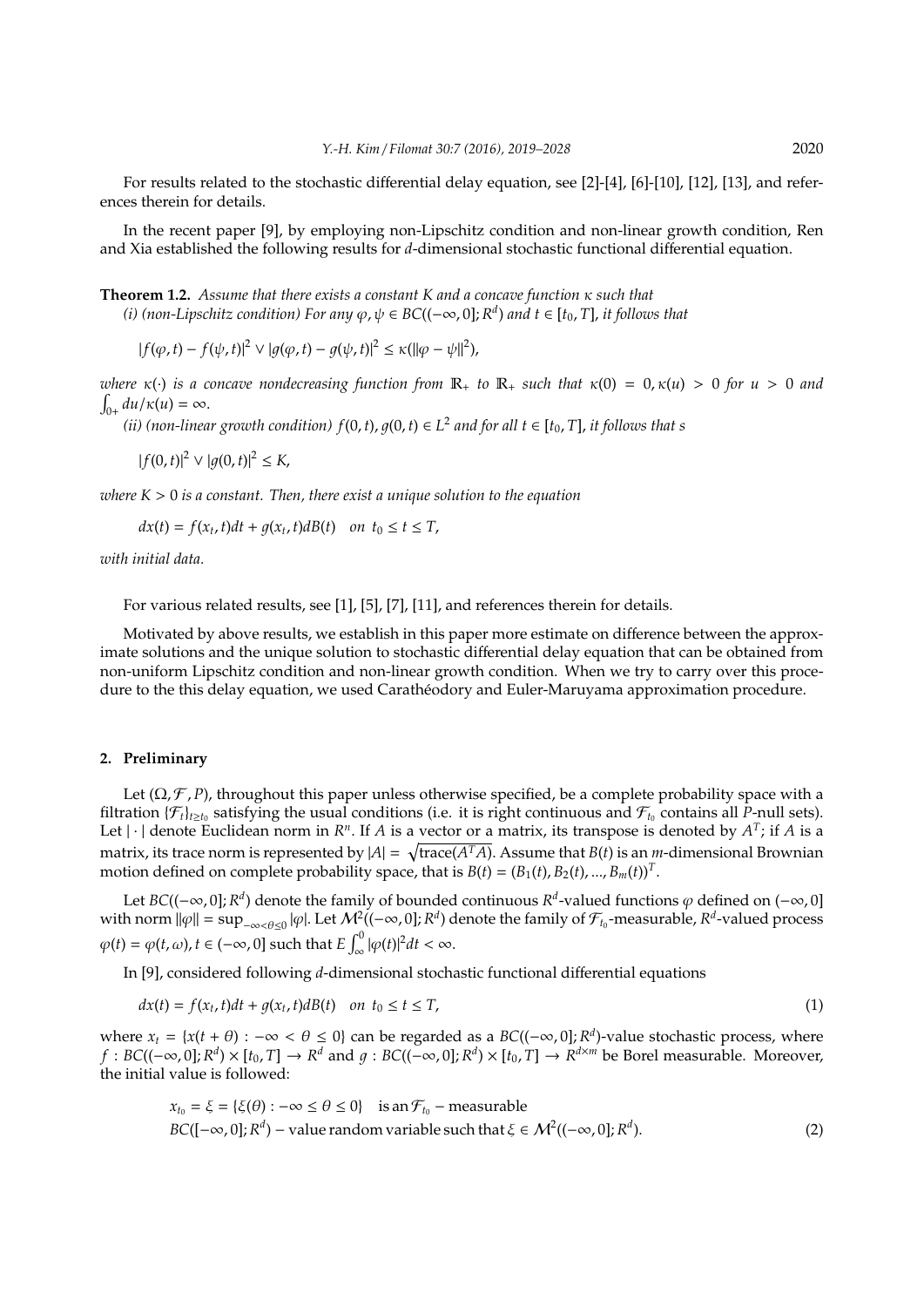A special but important class of stochastic functional differential equations is the stochastic differential delay equations. Let us begin with the discussion of the following stochastic differential delay equation

$$
dx(t) = F(x(t), x(t - \delta(t)), t)dt + G(x(t), x(t - \delta(t)), t)dB(t)
$$
\n(3)

on  $t\in[t_0,T]$  with initial data (2), where  $\delta:[t_0,T]\to[0,\infty)$ ,  $F:R^d\times R^d\times[t_0,T]\to R^d$  and  $G:R^d\times R^d\times[t_0,T]\to$ *R <sup>d</sup>*×*<sup>m</sup>* be Borel measurable.

If we define

$$
f(\varphi, t) = F(\varphi(0), \varphi(-\delta(t)), t) \quad \text{and} \quad g(\varphi, t) = G(\varphi(0), \varphi(-\delta(t)), t)
$$

for  $(\varphi, t) \in BC((-\infty, 0]; R^d) \times [t_0, T]$ , then equation (3) can be written as equation (1) so one can apply the existence-and-uniqueness theorem established in the previous section to the delay equation (3).

On the other hand, we impose the non-uniform Lipschitz condition and weakened linear growth condition. That is such that for all  $t \in [t_0, T]$ , and all  $x, y, \overline{x}$ ,  $\overline{y} \in R^d$ 

$$
|F(x, y, t) - F(\overline{x}, \overline{y}, t)|^2 \vee |G(x, y, t) - G(\overline{x}, \overline{y}, t)|^2 \le \kappa(|x - \overline{x}|^2 + |y - \overline{y}|^2);
$$
\n(4)

where  $\kappa(\cdot)$  is a concave nondecreasing function from  $\mathbb{R}_+$  to  $\mathbb{R}_+$  such that  $\kappa(0) = 0$ ,  $\kappa(u) > 0$  for  $u > 0$  and  $\int_{0+}$  *du*/ $\kappa$ (*u*) =  $\infty$ , and there is a *K* > 0 such that for all (*x*, *y*, *t*)  $\in$  *R*<sup>*d*</sup>  $\times$  *R*<sup>*d*</sup>  $\times$  [*t*<sub>0</sub>, *T*],

$$
|F(0,0,t)|^2 \vee |G(0,0,t)|^2 \le K. \tag{5}
$$

Let us now prepare a few lemmas in order to show the main result.

**Lemma 2.1.** *(Doob's martingale inequality) [7] Let* {*X*(*t*)}*t*≥<sup>0</sup> *be an R<sup>d</sup> -valued martingale and let* [*a*, *b*] *be a bounded interval on*  $R^+$ *. If*  $p > 1$  *and*  $\widetilde{X}(t) \in L^p(\Omega, \widetilde{R}^d)$ *, then* 

$$
E\Bigl(\sup_{a\leq t\leq b}|X(t)|^p\Bigr)\leq \left(\frac{p}{p-1}\right)^p E(|X(b)|^p).
$$

*In particular,*  $E(\sup_{a \le t \le b} |X(t)|^2) \le 4E(|X(b)|^2)$  *when*  $p = 2$ .

**Lemma 2.2.** *(Moment inequality)* [7] If  $p \ge 2$ ,  $g \in M^2([0, T]; R^{d \times m})$  *such that*  $E \int_0^T |g(s)|^p ds < \infty$ , then

$$
E\left|\int_0^T g(s) dB(s)\right|^p \le \left(\frac{p(p-1)}{2}\right)^{\frac{p}{2}} T^{\frac{p-2}{2}} E\int_0^T |g(s)|^p ds.
$$

*In particular, E* $\int_0^T g(s) \, dB(s) \, ds \leq E \int_0^T |g(s)|^2 \, ds$  when  $p = 2$ .

#### **3. Approximate Solutions**

Let us first discuss the Carathéodory approximation procedure. Consider the stochastic differential delay equation (3) with initial data (2). It is in this spirit we define the Caratheodory approximation as follows: For each integer  $n \geq 1$ , define  $x_n(t)$  on  $(-\infty, T]$  by

$$
x_n(t_0 + \theta) = \xi(\theta) \quad \text{for } -\infty < \theta \le 0
$$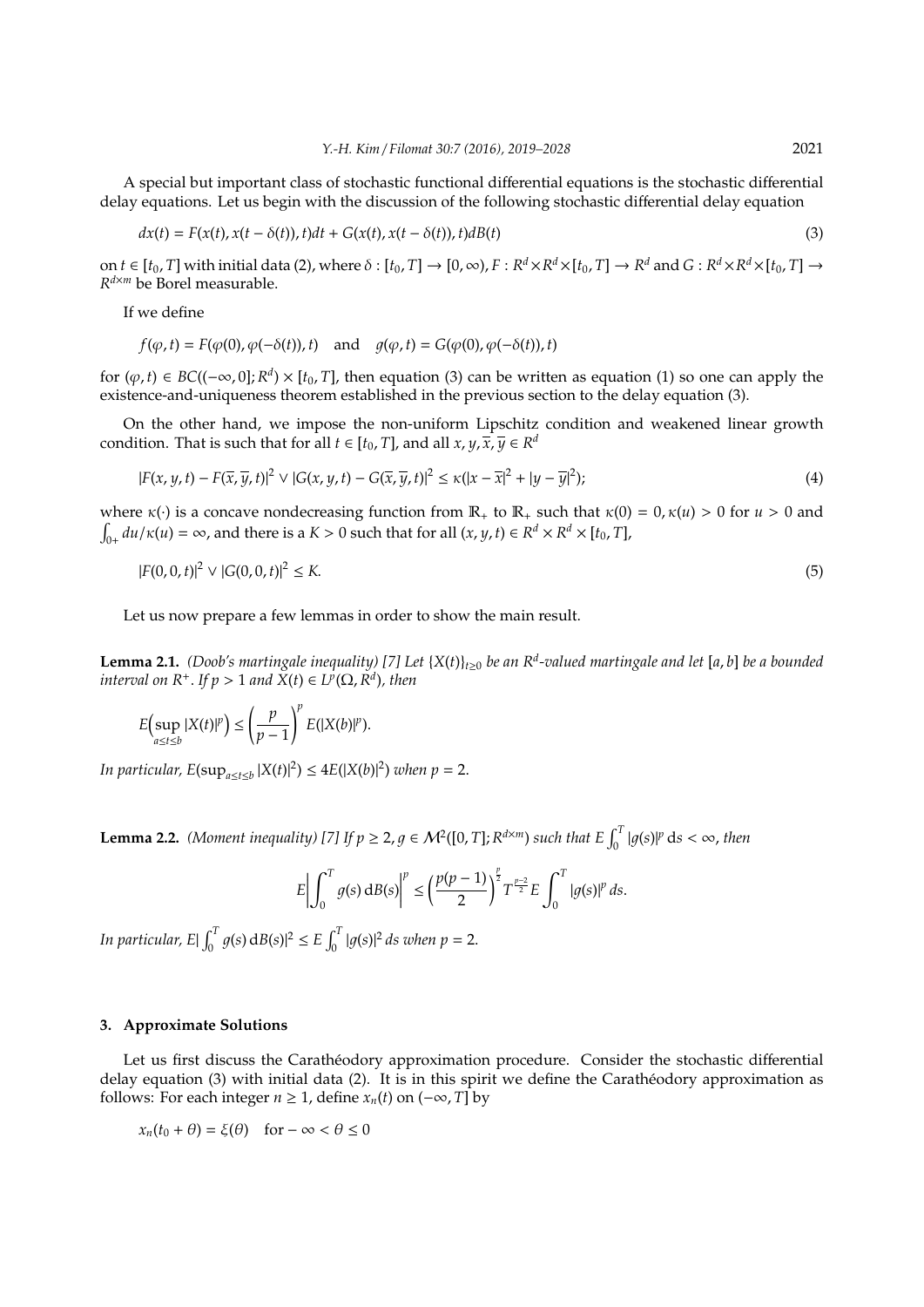and

$$
x_n(t) = \xi(0) + \int_{t_0}^t I_{D_n^c} F(x_n(s - 1/n), x_n(s - \delta(s)), s) ds
$$
  
+ 
$$
\int_{t_0}^t I_{D_n} F(x_n(s - 1/n), x_n(s - \delta(s) - 1/n), s) ds
$$
  
+ 
$$
\int_{t_0}^t I_{D_n^c} G(x_n(s - 1/n), x_n(s - \delta(s)), s) dB(s)
$$
  
+ 
$$
\int_{t_0}^t I_{D_n} G(x_n(s - 1/n), x_n(s - \delta(s) - 1/n), s) dB(s)
$$
 (6)

for  $t_0 \le t \le T$ , where

$$
D_n = \{ t \in [t_0, T] : \delta(t) < 1/n \} \quad \text{for} \quad D_n^c = [t_0, T] - D_n.
$$

Since our goal is to study exponential estimates on difference between the approximate solutions and the uniqueness solutons, we assume that there exists a unique solution *x*(*t*) to equation (3) under non Lipschitz condition and non-linear growth condition. We also assume that all the Lebesgue and Itô integrals employed further are well defined.

We start with following an exponential estimate.

**Lemma 3.1.** *Let* (4) and (5) hold. Then, for all  $n \geq 1$ , we have

$$
E\Big(\sup_{-\infty < s \le t} |x_n(s)|^2\Big) \le \left(\frac{1}{2} + 6E||\xi||^2 + KC_1(T - t_0)\right)e^{2aC_1(t - t_0)}\tag{7}
$$

*for all t*  $\geq t_0$ *, where*  $C_1 = 10(T - t_0 + 4)$ .

*Proof.* By Hölder's inequality, Doob's martingale inequality and Lemma 2.2, we can derive from (6) that for  $t_0 \le t \le T$ ,

$$
E\Big(\sup_{t_0 \le s \le t} |x_n(s)|^2\Big)
$$
  
\n
$$
\le 5E|\xi(0)|^2 + 5(T - t_0)E\int_{t_0}^t I_{D_n^c}(s)|F(x_n(s - 1/n), x_n(s - \delta(s)), s)|^2 ds
$$
  
\n
$$
+5(T - t_0)E\int_{t_0}^t I_{D_n^c}(s)|F(x_n(s - 1/n), x_n(s - \delta(s) - 1/n), s)|^2 ds
$$
  
\n
$$
+5 \cdot 4E\int_{t_0}^t I_{D_n^c}(s)|G(x_n(s - 1/n), x_n(s - \delta(s)), s)|^2 ds
$$
  
\n
$$
+5 \cdot 4E\int_{t_0}^t I_{D_n^c}(s)|G(x_n(s - 1/n), x_n(s - \delta(s) - 1/n), s)|^2 ds.
$$

*By the condition (4) and (5), we obtain*

$$
E\Big(\sup_{t_0 \le s \le t} |x_n(s)|^2\Big)
$$
  
\n
$$
\le 5E|\xi(0)|^2 + C_1 \int_{t_0}^t I_{D_n^c}(s)[\kappa(|x_n(s - 1/n)|^2 + |x_n(s - \delta(s))|^2) + K]ds
$$
  
\n
$$
+C_1 \int_{t_0}^t I_{D_n^c}(s)[\kappa(|x_n(s - 1/n)|^2 + |x_n(s - \delta(s) - 1/n)|^2) + K]ds,
$$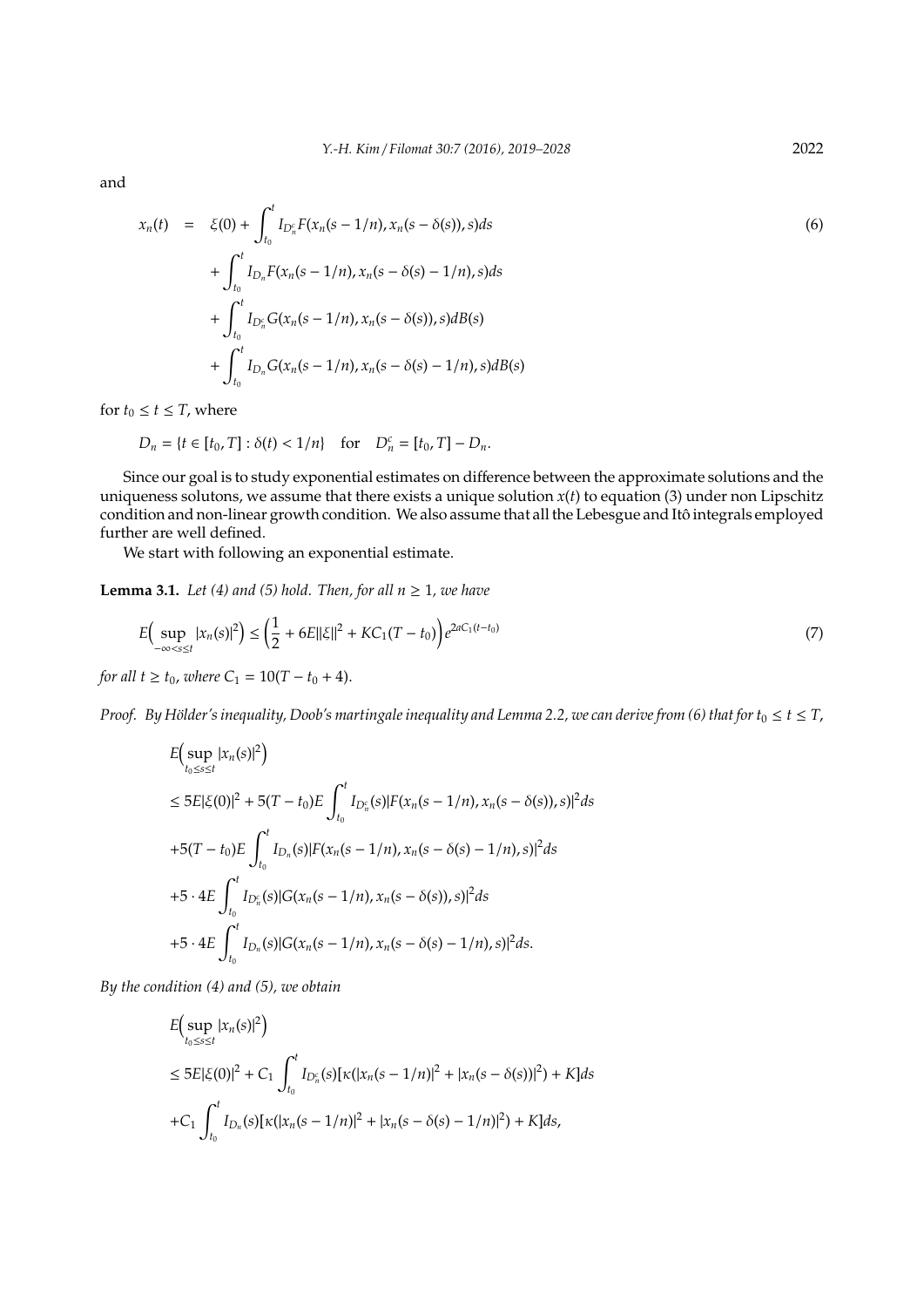*where*  $C_1 = 10(T - t_0 + 4)$ . *Given that*  $\kappa(\cdot)$  *is concave and*  $\kappa(0) = 0$ *, we can find a positive constants a such that*  $\kappa(u) \leq a(1+u)$  for all  $u \geq 0$ . Therefore

$$
E\Big(\sup_{t_0 \le s \le t} |x_n(s)|^2\Big) \le 5E||\xi||^2 + KC_1(T - t_0) + aC_1 \int_{t_0}^t \Big(1 + 2E\Big(\sup_{-\infty < r \le s} |x_n(r)|^2\Big)\Big) ds.
$$

*Note that*

$$
\frac{1}{2} + E\Big(\sup_{-\infty < s \le t} |x_n(s)|^2\Big) \\
\le \frac{1}{2} + 6E||\xi||^2 + KC_1(T - t_0) + 2aC_1 \int_{t_0}^t \Big(\frac{1}{2} + E\Big(\sup_{-\infty < r \le s} |x_n(r)|^2\Big)\Big) ds.
$$

*An application of the Gronwall inequality implies that*

 $\mathbb{R}$ 

$$
\frac{1}{2} + E\Big(\sup_{-\infty < s \le t} |x_n(s)|^2\Big) \le \bigg(\frac{1}{2} + 6E||\xi||^2 + KC_1(T - t_0)\bigg)e^{2aC_1(t - t_0)},
$$

*and the desired inequality follows immediately. The proof is complete.*

In other words, the estimate for  $E|x_n(t)|^2$  can be done via the estimate for the second moment. For instance, we have the following lemma.

**Lemma 3.2.** *Let (4) and (5) hold. Then, we have*

 $\ddot{\phantom{a}}$ 

$$
E\Big(\sup_{-\infty < s \le t} |x(s)|^2\Big) \tag{8}
$$
\n
$$
\le C_2 := \left(\frac{1}{2} + 4E||\xi||^2 + 6K(T - t_0 + 4)(T - t_0)\right)e^{12a(T - t_0 + 4)(t - t_0)}
$$

*for all t*  $\ge t_0$ *. Moreover, for any t*<sub>0</sub>  $\le s < t \le T$  *with t* − *s* < 1*,* 

$$
E|x(t) - x(s)|^2 \le C_3(t - s),
$$
\n(9)

*where*  $C_3 = 8(K + a(1 + 2C_2))$ .

 $\mathcal{L}$ 

*Proof. The proof of (8) is similar to that of Lemma 3.1. By Hölder's inequality, Doob's martingale inequality and Lemma 2.2, we can derive that*

$$
E\Big(\sup_{t_0 \le s \le t} |x(s)|^2\Big) \le 3E|\xi(0)|^2 + 6(T - t_0 + 4) \int_{t_0}^t \left[ \kappa(|x(s)|^2 + |x(s - \delta(s))|^2) + K \right] ds.
$$

*By the definition of*  $κ(·)$ *, we can find a positive constants a such that*  $κ(u) ≤ a(1 + u)$  *for all*  $u ≥ 0$ *. Therefore* 

$$
\begin{aligned} &E\Big(\sup_{t_0\leq s\leq t}|x(s)|^2\Big)\\ &\leq C_4+6a(T-t_0+4)\int_{t_0}^t\Big(1+2E\Big(\sup_{-\infty< r\leq s}|x(r)|^2\Big)\Big)ds,\end{aligned}
$$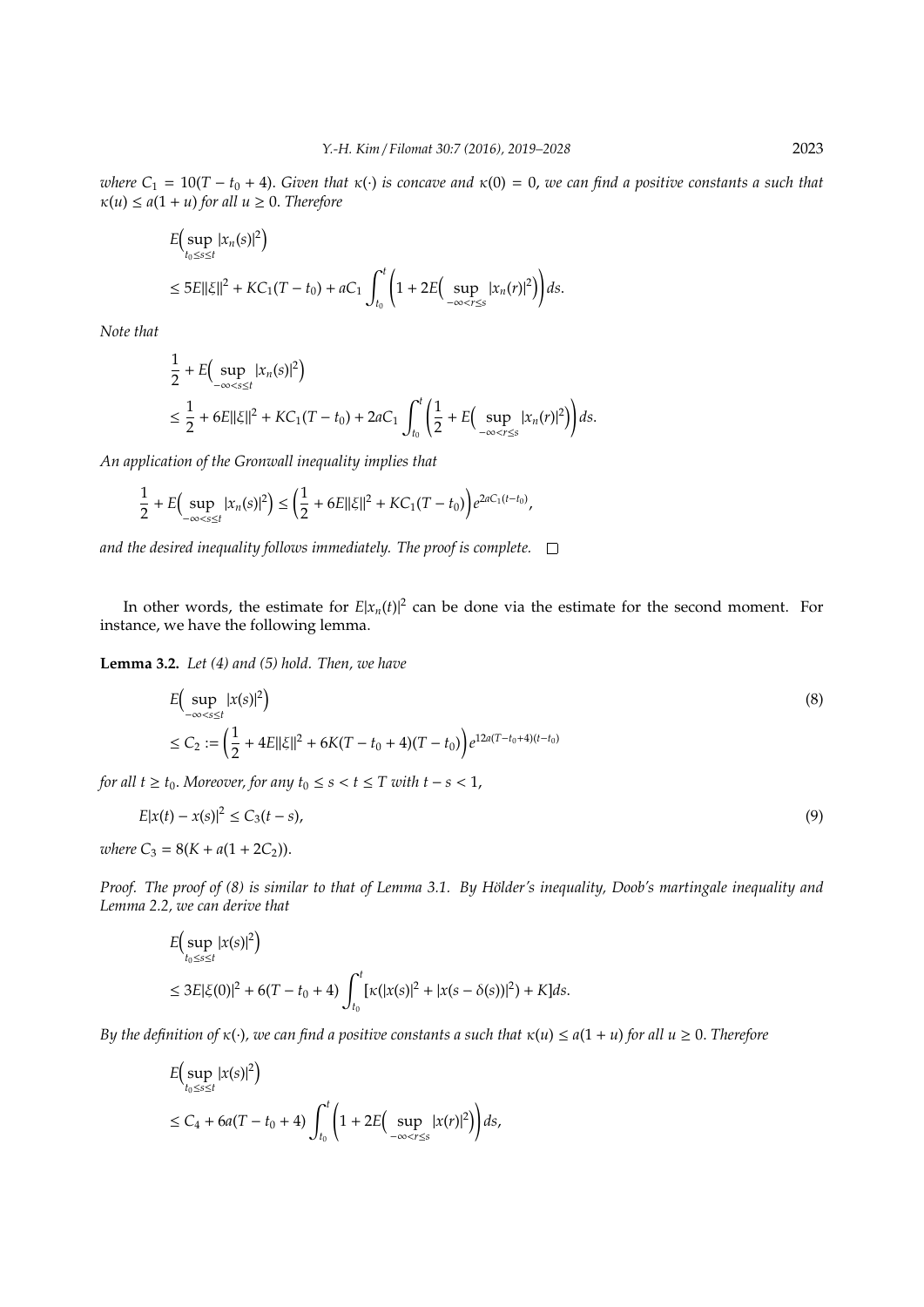$\omega$ *kere*  $C_4 = 3E||\xi||^2 + 6K(T - t_0 + 4)(T - t_0)$ . *Note that* 

$$
\frac{1}{2} + E\Big(\sup_{-\infty < s \le t} |x(s)|^2\Big) \n\le \frac{1}{2} + E||\xi||^2 + C_4 + 12a(T - t_0 + 4) \int_{t_0}^t \left(\frac{1}{2} + E\Big(\sup_{-\infty < r \le s} |x(r)|^2\Big)\right) ds.
$$

*An application of the Gronwall inequality implies that*

$$
\frac{1}{2} + E\Big(\sup_{-\infty < s \le t} |x(s)|^2\Big) \\
\le \left(\frac{1}{2} + 4E\|\xi\|^2 + 6K(T - t_0 + 4)(T - t_0)\right)e^{12a(T - t_0 + 4)(t - t_0)},
$$

*and the desired inequality follows immediately. We need to show (9) but this is straightforward:*

$$
E|x(t) - x(s)|^2
$$
  
\n
$$
\leq 4K(t - s + 1)(t - s) + 4a(t - s + 1)E \int_s^t [1 + 2C_2]ds
$$
  
\n
$$
\leq 8[K + a(1 + 2C_2)](t - s).
$$

*The proof is complete.*

We can now prove one of the main results in this paper.

**Theorem 3.3.** *Let (4) and (5) hold. Then, we have*

$$
E\Big(\sup_{t_0 \le t \le T} |x(t) - x_n(t)|^2\Big) \le \Big(aC_5(T - t_0) + \widehat{f}_1 + \widehat{f}_2\Big)e^{5aC_5(T - t_0)}\tag{10}
$$

*where*

$$
\begin{aligned} \widehat{J}_1 &= 2aC_5[4C_2 + TC_3]\frac{1}{n}, \\ \widehat{J}_2 &= 4aC_5\Big([2C_2 + TC_3]\frac{1}{n} + 2C_2\mu\{t \in [t_0, t_0 + 1 + 1/n] : 0 < \delta(t) < 1/n\}\Big), \end{aligned}
$$

*C*<sub>2</sub>, *C*<sub>3</sub> *are defined in Lemma 3.2, C*<sub>5</sub> =  $4(T - t_0 + 4)$  *an*  $\mu$  *stands for the Lebesque measure on R*.

*Proof.* By Hölder's inequality, Doob's martingale inequality and Lemma 2.2, we can derive that

$$
E\Big(\sup_{t_0 \le s \le t} |x(s) - x_n(s)|^2\Big)
$$
  
\n
$$
\le 4(T - t_0)E\int_{t_0}^t I_{D_n^c}(s)|F_x(s) - F_{x_n}(s)|^2 ds
$$
  
\n
$$
+ 4(T - t_0)E\int_{t_0}^t I_{D_n}(s)|F_x(s) - \widehat{F}_{x_n}(s)|^2 ds
$$
  
\n
$$
+ 4 \cdot 4E\int_{t_0}^t I_{D_n^c}(s)|G_x(s) - G_{x_n}(s)|^2 ds
$$
  
\n
$$
+ 4 \cdot 4E\int_{t_0}^t I_{D_n}(s)|G_x(s) - \widehat{G}_{x_n}(s)|^2 ds,
$$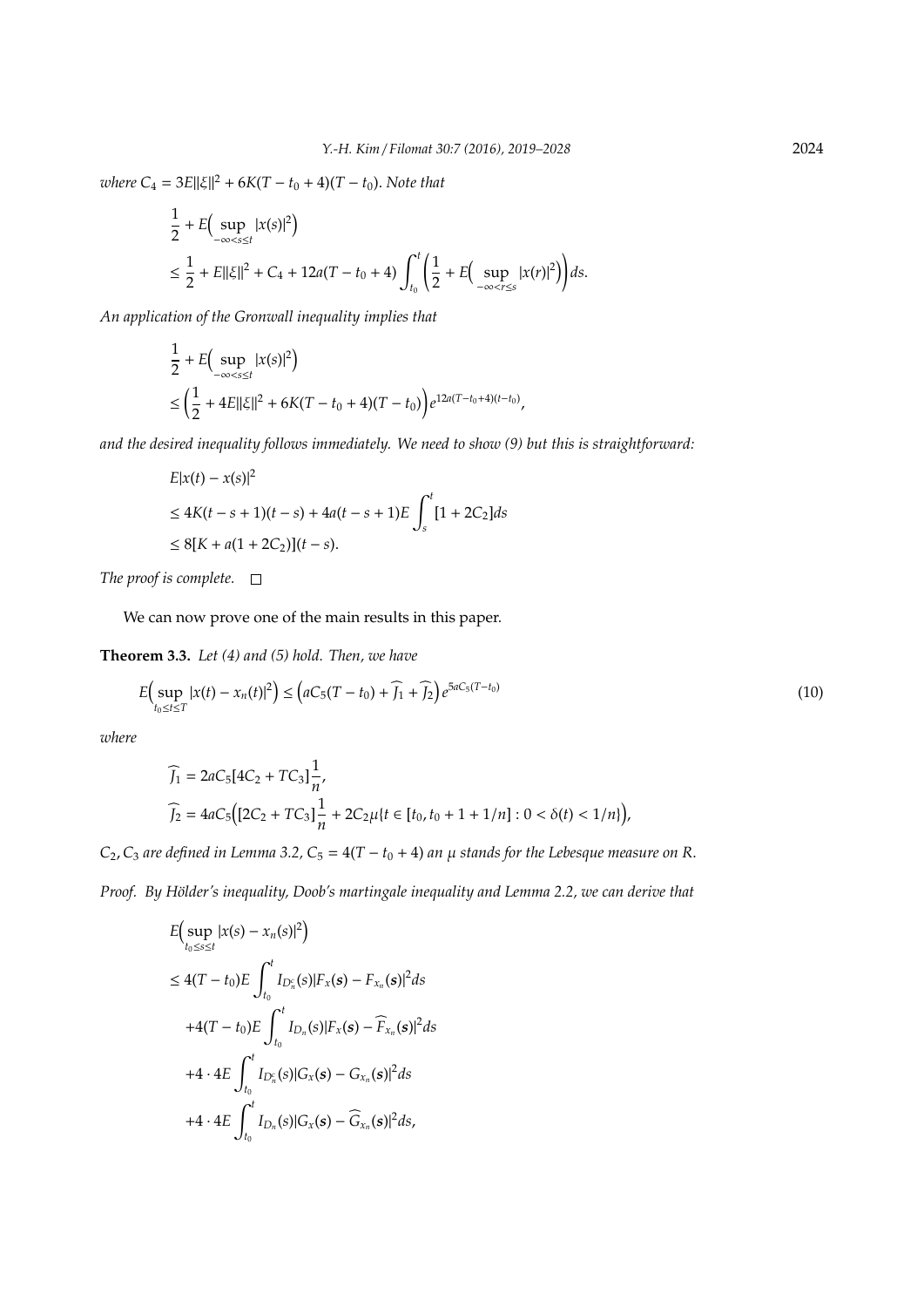where  $F_x(s) = F(x(s), x(s-\delta(s)), s)$ ,  $F_{x_n}(s) = F(x_n(s-1/n), x_n(s-\delta(s)), s)$ ,  $\sum_{x_n} f(x_n(s-1/n), x_n(s-\delta(s)-1/n), s)$ ,  $G_x(s) = G(x(s), x(s-\delta(s)), s), G_{x_n}(s) = G(x_n(s-1/n), x_n(s-\delta(s)), s)$ , and  $\widehat{G}_{x_n}(s) = G(x_n(s-1/n), x_n(s-\delta(s)-1/n), s)$ . *By the condition (4), (5) and the definition of* κ(·)*, we obtain*

$$
E\Big(\sup_{t_0 \le s \le t} |x(s) - x_n(s)|^2\Big)
$$
  

$$
\le aC_5(T - t_0) + 5aC_5 \int_{t_0}^t E\Big(\sup_{t_0 \le r \le s} |x(r) - x_n(r)|^2\Big) ds + J_1 + J_2,
$$

*where*

$$
J_1 = 2aC_5 \int_{t_0}^T E|x(s) - x(s - 1/n)|^2 ds
$$

*and*

$$
J_2 = 2aC_5 \int_{t_0}^T I_{D_n}(s) E|x(s - \delta(s)) - x_n(s - \delta(s) - 1/n)|^2 ds.
$$

*An application of the Gronwall inequality implies that*

$$
E\Big(\sup_{t_0 \le s \le t} |x(s) - x_n(s)|^2\Big) \le (aC_5(T - t_0) + J_1 + J_2) e^{5aC_5(T - t_0)}.
$$
\n(11)

*But, using Lemma 3.2, we can estimate*

$$
J_1 \le 8aC_2C_5 \frac{1}{n} + 2aC_3C_5T \frac{1}{n} = 2aC_5[4C_2 + TC_3] \frac{1}{n}.
$$
\n(12)

*Also, setting*  $D_0 = \{t \in [t_0, T] : \delta(t) = 0\}$ ,

$$
J_2 \leq 4aC_5\big( [2C_2 + TC_3] \frac{1}{n} + 2C_2 \mu \{ [t_0, t_0 + 1 + 1/n] \cap (D_n - D_0) \} \big). \tag{13}
$$

*Substituting (12) and (13) into (11) yields the required result (10). The proof is complete.*

Let us now turn to the Euler-Maruyama approximation procedure. We first give the definition of the Euler-Maruyama approximation sequence. For each integer  $n \ge 1$ , define  $x_n(t)$  on  $(-\infty, T]$  by

$$
x_n(t_0 + \theta) = \xi(\theta) \quad \text{for } -\infty < \theta \le 0
$$

and

$$
x_n(t) = x_n(t_0 + k/n)
$$
  
+  $\int_{t_0 + k/n}^t F(x_n(t_0 + k/n), x_n(t_0 + k/n - \delta(s)), s) ds$   
+  $\int_{t_0 + k/n}^t G(x_n(t_0 + k/n), x_n(t_0 + k/n - \delta(s)), s) dB(s)$  (14)

for  $t_0 + k/n < t \leq [t_0 + (k+1)/n] \wedge T$ ,  $k = 0, 1, 2, \cdots$ . Moreover, if we define  $\widehat{x}_n(t_0) = x_n(t_0)$ ,  $\widetilde{x}_n(t_0) = x_n(t_0 - \delta(t_0))$ ,

$$
\widehat{x}_n(t) = x_n(t_0 + k/n), \quad \text{and} \quad \widetilde{x}_n(t) = x_n(t_0 + k/n - \delta(t))
$$

for  $t_0 + k/n < t \le [t_0 + (k+1)/n] \wedge T$ ,  $k = 0, 1, 2, \dots$ , it then follows from (14) that

$$
x_n(t) = \xi(0) + \int_{t_0}^t F(\widehat{x}_n(s), \widetilde{x}_n(s), s)ds + \int_{t_0}^t G(\widehat{x}_n(s), \widetilde{x}_n(s), s)dB(s)
$$
\n(15)

In the sequel of this section  $x_n(t)$  always means the Euler-Maruyama approximation rather than the Carathéodory one. The following lemma shows that the Euler-Maruyama approximation sequence is bounded in *L* 2 .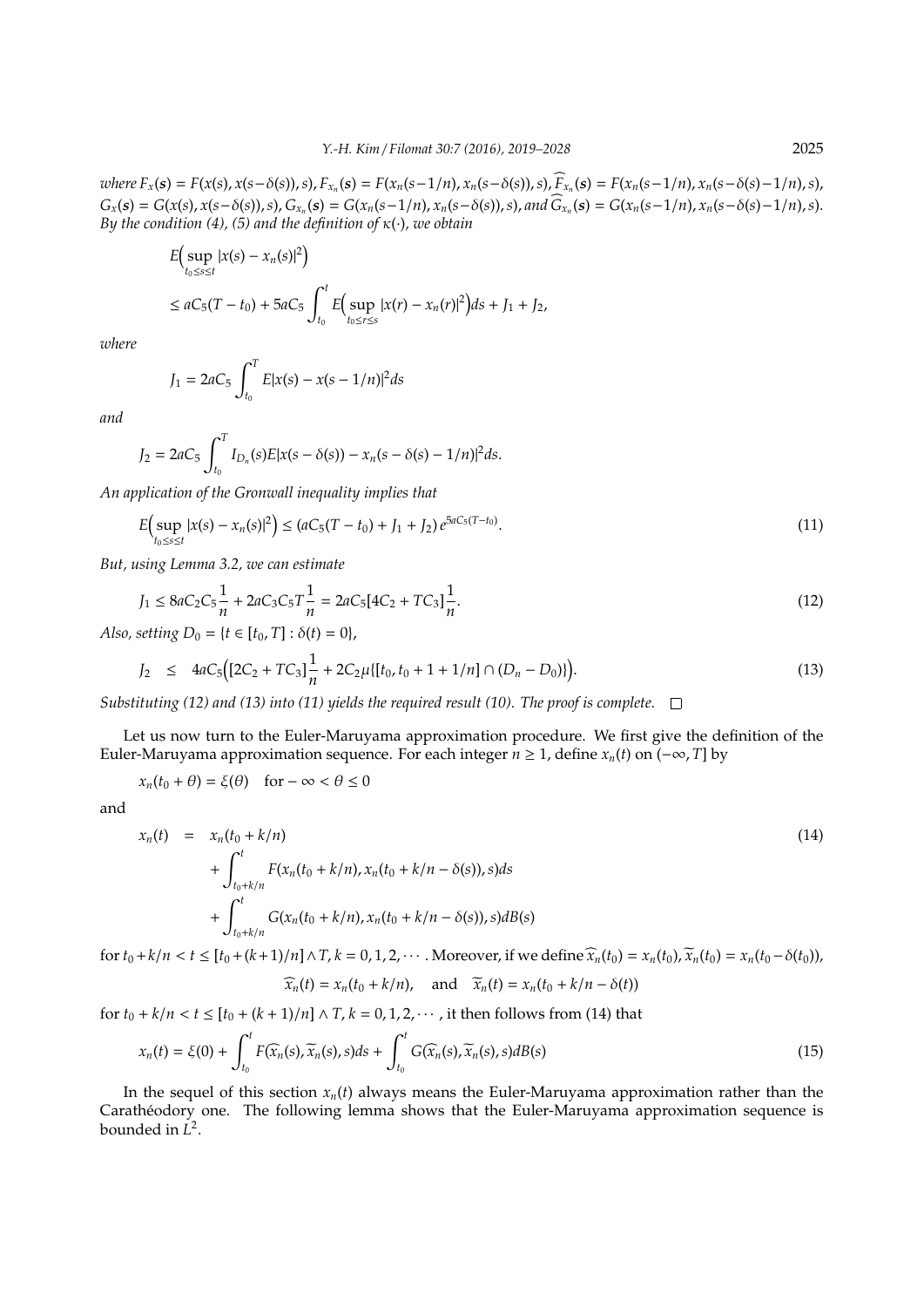**Lemma 3.4.** *Let* (4) and (5) hold. Then, for all  $n \ge 1$ , we have

$$
E\Big(\sup_{-\infty < s \le t} |x_n(s)|^2\Big) \le \left(\frac{1}{2} + 4E||\xi||^2 + KC_6(T - t_0)\right)e^{2aC_6(T - t_0)}\tag{16}
$$

*for all t*  $\geq t_0$ *, where*  $C_6 = 6(T - t_0 + 4)$ .

*Proof.* It is easy to see from (15) that for  $t_0 \le t \le T$ ,

$$
E\left(\sup_{t_0\leq s\leq t} |x_n(s)|^2\right)
$$
  
\n
$$
\leq 3E|\xi(0)|^2 + C_6 E \int_{t_0}^t \left[\kappa(|\widehat{x}_n(s)|^2 + |\widetilde{x}_n(s)|^2) + K\right] ds,
$$

*where*  $C_6 = 6(T - t_0 + 4)$ . *Recalling the definition of*  $\kappa(\cdot)$ ,  $\widehat{x}_n(s)$ , and  $\widetilde{x}_n(s)$ , we then see that

$$
E\Big(\sup_{t_0 \le s \le t} |x_n(s)|^2\Big)
$$
  
\n
$$
\le 3E||\xi||^2 + KC_6(T - t_0) + aC_6 \int_{t_0}^t \Big(1 + 2E\Big(\sup_{-\infty < r \le s} |x_n(r)|^2\Big)\Big) ds.
$$

*Consequently*

$$
\frac{1}{2} + E\Big(\sup_{-\infty < s \le t} |x_n(s)|^2\Big) \n\le \frac{1}{2} + 4E||\xi||^2 + KC_6(T - t_0) + 2aC_6 \int_{t_0}^t \Big(\frac{1}{2} + E\Big(\sup_{-\infty < r \le s} |x_n(r)|^2\Big)\Big) ds.
$$

*An application of the Gronwall inequality implies that*

$$
\frac{1}{2} + E\Big(\sup_{-\infty < s \le t} |x_n(s)|^2\Big) \le \left(\frac{1}{2} + 4E||\xi||^2 + KC_6(T - t_0)\right)e^{2aC_6(t - t_0)},
$$

*and the desired inequality follows immediately. The proof is complete.*

The following theorem shows that the Euler-Maruyama approximate solution converges to the unique solution of equation (3) and gives and estimate for the difference between the approximate solution  $x_n(t)$ and the accurate solution *x*(*t*).

**Theorem 3.5.** *Let (4) and (5) hold. Then, the difference between the Euler-Maruyama approximate solution*  $x_n(t)$ *and the accurate solution x*(*t*) *of equation (3) can be estimate as*

$$
E\Big(\sup_{t_0 \le t \le T} |x(t) - x_n(t)|^2\Big) \le \left(\frac{1}{2}aC_5(T - t_0) + \widehat{J}_3 + \widehat{J}_4\right)e^{2aC_5(T - t_0)}\tag{17}
$$

*where*

$$
\widehat{J}_3 = aC_3C_5[T - t_0]\frac{1}{n}, \quad \widehat{J}_4 = 4aC_2C_5[T - t_0],
$$

*C*2,*C*3, *and C*<sup>5</sup> *are defined in Lemma 3.2 and Theorem 3.3.*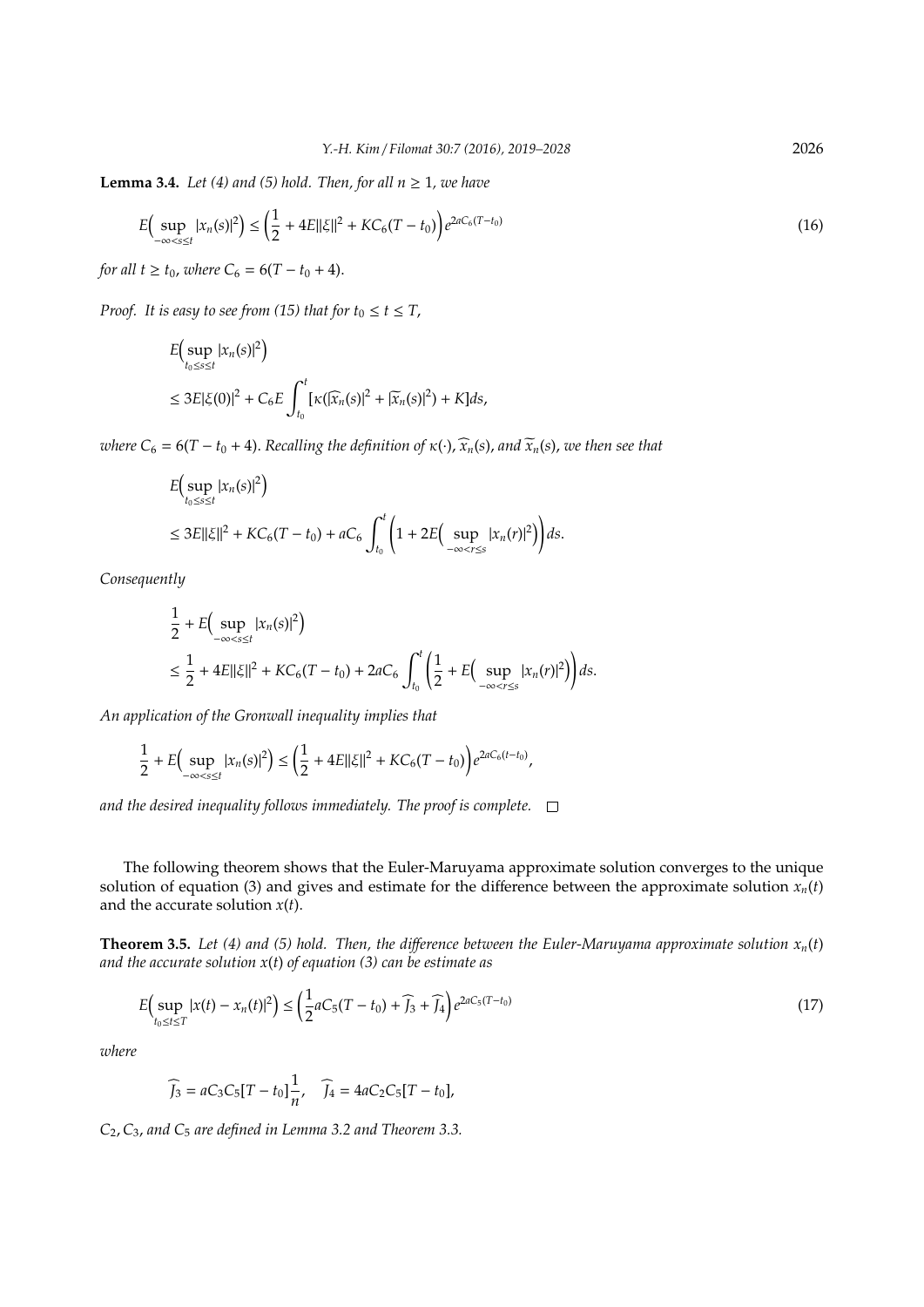*Proof.* By Hölder's inequality, Doob's martingale inequality and Lemma 2.2, we can derive that

$$
E\Big(\sup_{t_0\leq s\leq t} |x(s) - x_n(s)|^2\Big)
$$
  
\n
$$
\leq 2(T - t_0)E\int_{t_0}^t |F(x(s), x(s - \delta(s), s) - F(\widehat{x}_n(s), \widetilde{x}_n(s), s)|^2 ds
$$
  
\n
$$
+2 \cdot 4E\int_{t_0}^t |G(x(s), x(s - \delta(s)), s) - G(\widehat{x}_n(s), \widetilde{x}_n(s), s)|^2 ds,
$$

*By the condition (4), (5), and*  $\kappa(\cdot)$ *, we then see that* 

$$
E\Big(\sup_{t_0 \le s \le t} |x(s) - x_n(s)|^2\Big) \le 2a(T - t_0)(T - t_0 + 4)
$$
  
+2a(T - t\_0 + 4)  $\int_{t_0}^t E|x(s) - \widehat{x}_n(s)|^2 + E|x(s - \delta(s)) - \widetilde{x}_n(s)|^2 ds.$  (18)

*Define*  $\widehat{x}(t_0) = x(t_0), \, \widetilde{x}(t_0) = x(t_0 - \delta(t_0)),$ 

 $\widetilde{x}(t) = x(t_0 + k/n),$  and  $\widetilde{x}(t) = x(t_0 + k/n - \delta(t))$ 

*for*  $t_0 + k/n < t \leq [t_0 + (k + 1)/n] \wedge T$ ,  $k = 0, 1, 2, \cdots$ , *it then follows from (18) that* 

$$
E\Big(\sup_{t_0 \le s \le t} |x(s) - x_n(s)|^2\Big)
$$
  
\n
$$
\le \frac{1}{2} a C_5 (T - t_0) + 2 a C_5 \int_{t_0}^t E\Big(\sup_{t_0 \le r \le s} |x(r) - x_n(r)|^2\Big) ds + J_3 + J_4,
$$

*where*

$$
J_3 = aC_5 \int_{t_0}^T E|x(s) - \widehat{x}(s)|^2 ds
$$

*and*

$$
J_4 = aC_5 \int_{t_0}^T E|x(s-\delta(s)) - \widetilde{x}(s)|^2 ds.
$$

*An application of the Gronwall inequality implies that*

$$
E\Big(\sup_{t_0 \le s \le t} |x(s) - x_n(s)|^2\Big) \le (aC_5(T - t_0)/2 + J_3 + J_4)e^{2aC_5(T - t_0)}.
$$
\n(19)

*But, using Lemma 3.2, we can estimate*

$$
J_2 = aC_5 \sum_{k \ge 0} \int_{t_0 + k/n}^{[t_0 + (k+1)/n] \wedge T} E[x(s) - x(t_0 + k/n)]^2 ds
$$
\n
$$
\le aC_3 C_5 \frac{1}{n} [T - t_0].
$$
\n(20)

*Also,*

$$
J_4 = aC_5 \int_{t_0}^T E|x(s - \delta(s)) - x(t_0 + k/n - \delta(s))|^2 ds
$$
\n
$$
\leq 4aC_2C_5[T - t_0].
$$
\n(21)

*Substituting (20) and (21) into (19) yields the required result (17). The proof is complete.*